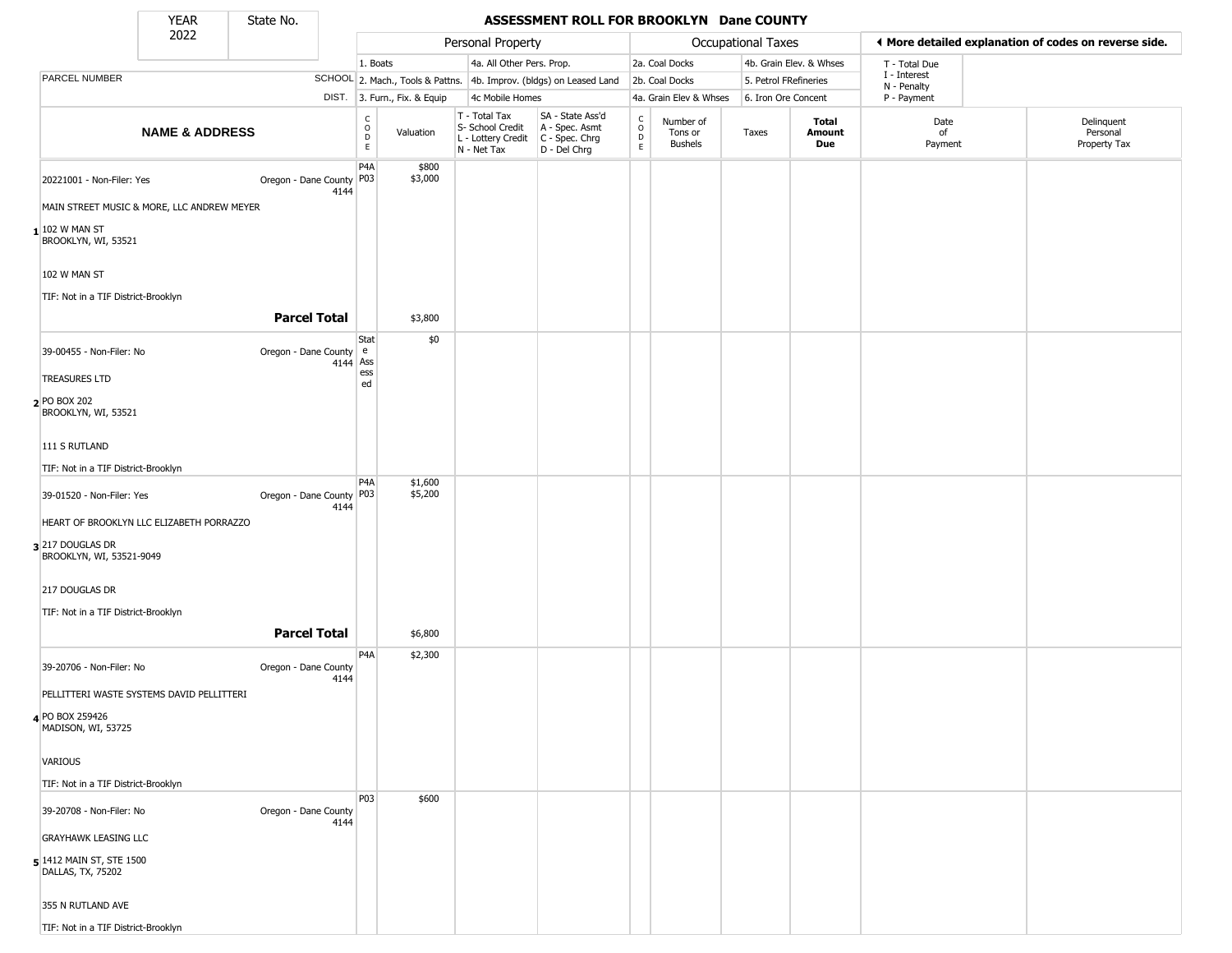|                                                     | <b>YEAR</b>               | State No.                  |      |                              |                              |                                                                        | ASSESSMENT ROLL FOR BROOKLYN Dane COUNTY                             |                                                   |                                        |                       |                         |                             |                                                       |
|-----------------------------------------------------|---------------------------|----------------------------|------|------------------------------|------------------------------|------------------------------------------------------------------------|----------------------------------------------------------------------|---------------------------------------------------|----------------------------------------|-----------------------|-------------------------|-----------------------------|-------------------------------------------------------|
|                                                     | 2022                      |                            |      |                              |                              | Personal Property                                                      |                                                                      |                                                   |                                        | Occupational Taxes    |                         |                             | ◀ More detailed explanation of codes on reverse side. |
|                                                     |                           |                            |      | 1. Boats                     |                              | 4a. All Other Pers. Prop.                                              |                                                                      |                                                   | 2a. Coal Docks                         |                       | 4b. Grain Elev. & Whses | T - Total Due               |                                                       |
| PARCEL NUMBER                                       |                           |                            |      |                              |                              |                                                                        | SCHOOL 2. Mach., Tools & Pattns. 4b. Improv. (bldgs) on Leased Land  |                                                   | 2b. Coal Docks                         | 5. Petrol FRefineries |                         | I - Interest<br>N - Penalty |                                                       |
|                                                     |                           |                            |      |                              | DIST. 3. Furn., Fix. & Equip | 4c Mobile Homes                                                        |                                                                      |                                                   | 4a. Grain Elev & Whses                 | 6. Iron Ore Concent   |                         | P - Payment                 |                                                       |
|                                                     | <b>NAME &amp; ADDRESS</b> |                            |      | C<br>$\mathsf{o}$<br>D<br>E. | Valuation                    | T - Total Tax<br>S- School Credit<br>L - Lottery Credit<br>N - Net Tax | SA - State Ass'd<br>A - Spec. Asmt<br>C - Spec. Chrg<br>D - Del Chrg | $\begin{array}{c}\nC \\ O \\ D \\ E\n\end{array}$ | Number of<br>Tons or<br><b>Bushels</b> | Taxes                 | Total<br>Amount<br>Due  | Date<br>of<br>Payment       | Delinquent<br>Personal<br>Property Tax                |
| 39-20901 - Non-Filer: No                            |                           | Oregon - Dane County   P03 | 4144 | P <sub>4</sub> A             | \$3,000<br>\$12,200          |                                                                        |                                                                      |                                                   |                                        |                       |                         |                             |                                                       |
| MONONA BANK                                         |                           |                            |      |                              |                              |                                                                        |                                                                      |                                                   |                                        |                       |                         |                             |                                                       |
| 6 5515 MONONA DR<br>MONONA, WI, 53716               |                           |                            |      |                              |                              |                                                                        |                                                                      |                                                   |                                        |                       |                         |                             |                                                       |
| 229 DOUGLAS DR                                      |                           |                            |      |                              |                              |                                                                        |                                                                      |                                                   |                                        |                       |                         |                             |                                                       |
| TIF: Not in a TIF District-Brooklyn                 |                           |                            |      |                              |                              |                                                                        |                                                                      |                                                   |                                        |                       |                         |                             |                                                       |
|                                                     |                           | <b>Parcel Total</b>        |      |                              | \$15,200                     |                                                                        |                                                                      |                                                   |                                        |                       |                         |                             |                                                       |
|                                                     |                           |                            |      | P03                          | \$6,800                      |                                                                        |                                                                      |                                                   |                                        |                       |                         |                             |                                                       |
| 39-20902 - Non-Filer: Yes                           |                           | Oregon - Dane County       | 4144 |                              |                              |                                                                        |                                                                      |                                                   |                                        |                       |                         |                             |                                                       |
| OLIN OIL CO INC DBA BROOKLYN MINI MART              |                           |                            |      |                              |                              |                                                                        |                                                                      |                                                   |                                        |                       |                         |                             |                                                       |
| $7$ PO BOX 7<br>BRODHEAD, WI, 53520                 |                           |                            |      |                              |                              |                                                                        |                                                                      |                                                   |                                        |                       |                         |                             |                                                       |
| 355 N RUTLAND AVE                                   |                           |                            |      |                              |                              |                                                                        |                                                                      |                                                   |                                        |                       |                         |                             |                                                       |
| TIF: Not in a TIF District-Brooklyn                 |                           |                            |      |                              |                              |                                                                        |                                                                      |                                                   |                                        |                       |                         |                             |                                                       |
| 39-20903 - Non-Filer: No                            |                           | Oregon - Dane County       | 4144 | P03                          | \$500                        |                                                                        |                                                                      |                                                   |                                        |                       |                         |                             |                                                       |
| <b>DISH NETWORK LLC</b>                             |                           |                            |      |                              |                              |                                                                        |                                                                      |                                                   |                                        |                       |                         |                             |                                                       |
| 8 PO BOX 6623<br>ENGLEWOOD, CO, 80155               |                           |                            |      |                              |                              |                                                                        |                                                                      |                                                   |                                        |                       |                         |                             |                                                       |
| VARIOUS                                             |                           |                            |      |                              |                              |                                                                        |                                                                      |                                                   |                                        |                       |                         |                             |                                                       |
| TIF: Not in a TIF District-Brooklyn                 |                           |                            |      |                              |                              |                                                                        |                                                                      |                                                   |                                        |                       |                         |                             |                                                       |
|                                                     |                           |                            |      | P03                          | \$2,200                      |                                                                        |                                                                      |                                                   |                                        |                       |                         |                             |                                                       |
| 39-21201 - Non-Filer: Yes                           |                           | Oregon - Dane County       | 4144 |                              |                              |                                                                        |                                                                      |                                                   |                                        |                       |                         |                             |                                                       |
| WISCONSIN SIGN & GRAPHICS LLC MIKE STUDNICKA        |                           |                            |      |                              |                              |                                                                        |                                                                      |                                                   |                                        |                       |                         |                             |                                                       |
| <b>9</b> PO BOX 283<br>BROOKLYN, WI, 53521          |                           |                            |      |                              |                              |                                                                        |                                                                      |                                                   |                                        |                       |                         |                             |                                                       |
| 109 HOTEL ST                                        |                           |                            |      |                              |                              |                                                                        |                                                                      |                                                   |                                        |                       |                         |                             |                                                       |
| TIF: TIF #1-Brooklyn                                |                           |                            |      |                              |                              |                                                                        |                                                                      |                                                   |                                        |                       |                         |                             |                                                       |
| 39-21302 - Non-Filer: Yes                           |                           | Oregon - Dane County P03   |      | P <sub>4</sub> A             | \$2,900<br>\$3,600           |                                                                        |                                                                      |                                                   |                                        |                       |                         |                             |                                                       |
| VILLAGE VIEW STYLES GLORIA DORN                     |                           |                            | 4144 |                              |                              |                                                                        |                                                                      |                                                   |                                        |                       |                         |                             |                                                       |
| $10$ 105 S RUTLAND PO BOX 68<br>BROOKLYN, WI, 53521 |                           |                            |      |                              |                              |                                                                        |                                                                      |                                                   |                                        |                       |                         |                             |                                                       |
| 105 S RUTLAND AVE                                   |                           |                            |      |                              |                              |                                                                        |                                                                      |                                                   |                                        |                       |                         |                             |                                                       |
| TIF: Not in a TIF District-Brooklyn                 |                           |                            |      |                              |                              |                                                                        |                                                                      |                                                   |                                        |                       |                         |                             |                                                       |
|                                                     |                           | <b>Parcel Total</b>        |      |                              | \$6,500                      |                                                                        |                                                                      |                                                   |                                        |                       |                         |                             |                                                       |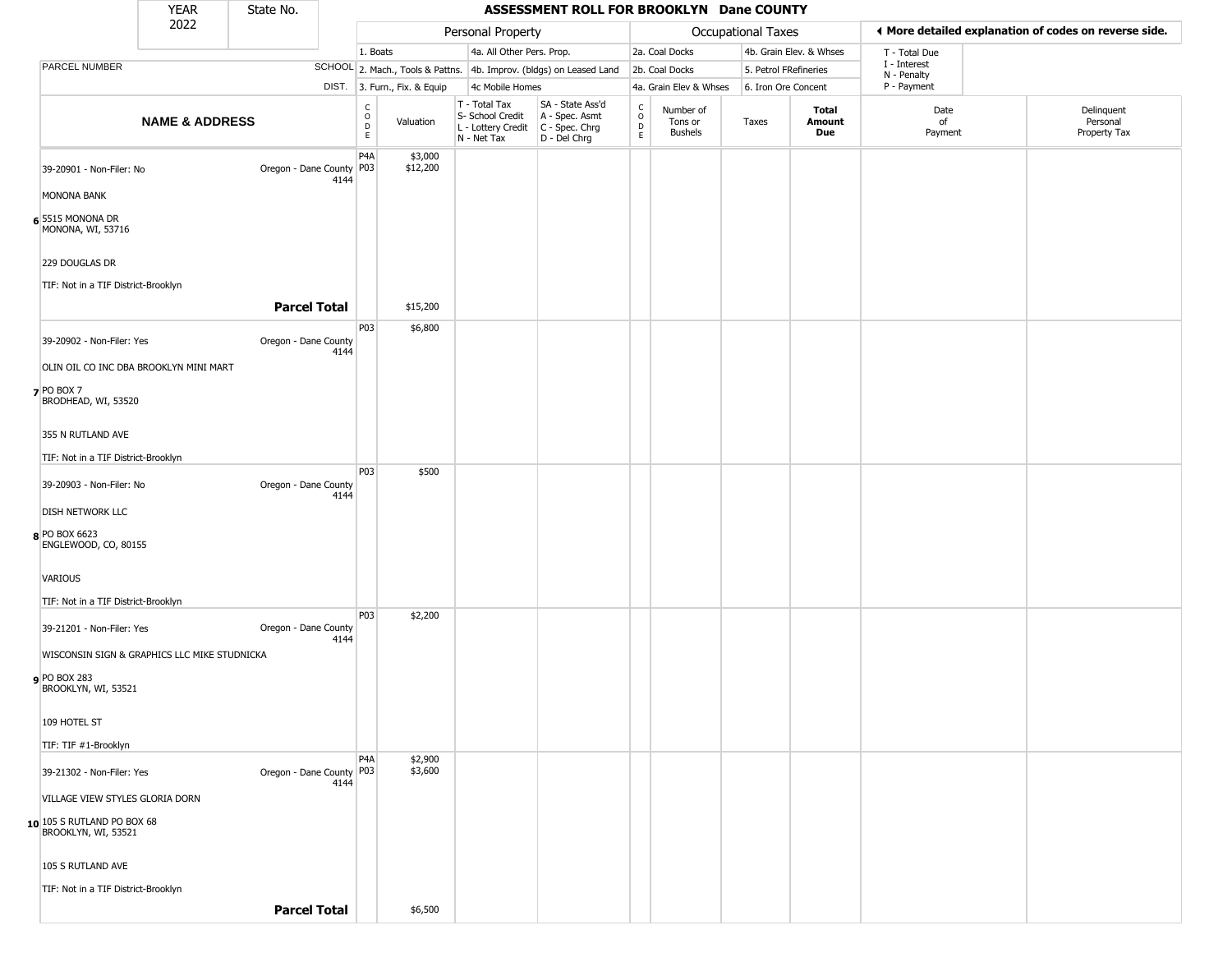|                                                                                 | <b>YEAR</b>               | State No.                |      |                                   |                              |                                                                        | ASSESSMENT ROLL FOR BROOKLYN Dane COUNTY                               |                                    |                                        |                       |                               |                             |                                                       |
|---------------------------------------------------------------------------------|---------------------------|--------------------------|------|-----------------------------------|------------------------------|------------------------------------------------------------------------|------------------------------------------------------------------------|------------------------------------|----------------------------------------|-----------------------|-------------------------------|-----------------------------|-------------------------------------------------------|
|                                                                                 | 2022                      |                          |      |                                   |                              | Personal Property                                                      |                                                                        |                                    |                                        | Occupational Taxes    |                               |                             | ◀ More detailed explanation of codes on reverse side. |
|                                                                                 |                           |                          |      | 1. Boats                          |                              | 4a. All Other Pers. Prop.                                              |                                                                        |                                    | 2a. Coal Docks                         |                       | 4b. Grain Elev. & Whses       | T - Total Due               |                                                       |
| PARCEL NUMBER                                                                   |                           |                          |      |                                   |                              |                                                                        | SCHOOL 2. Mach., Tools & Pattns. 4b. Improv. (bldgs) on Leased Land    |                                    | 2b. Coal Docks                         | 5. Petrol FRefineries |                               | I - Interest<br>N - Penalty |                                                       |
|                                                                                 |                           |                          |      |                                   | DIST. 3. Furn., Fix. & Equip | 4c Mobile Homes                                                        |                                                                        |                                    | 4a. Grain Elev & Whses                 | 6. Iron Ore Concent   |                               | P - Payment                 |                                                       |
|                                                                                 | <b>NAME &amp; ADDRESS</b> |                          |      | $\frac{C}{O}$<br>$\mathsf D$<br>E | Valuation                    | T - Total Tax<br>S- School Credit<br>L - Lottery Credit<br>N - Net Tax | SA - State Ass'd<br>A - Spec. Asmt<br>$C - Spec. Chrg$<br>D - Del Chrg | $\rm_{o}^{c}$<br>$\mathsf{D}$<br>E | Number of<br>Tons or<br><b>Bushels</b> | Taxes                 | <b>Total</b><br>Amount<br>Due | Date<br>of<br>Payment       | Delinquent<br>Personal<br>Property Tax                |
| 39-21402 - Non-Filer: No                                                        |                           | Oregon - Dane County     | 4144 | P03                               | \$100                        |                                                                        |                                                                        |                                    |                                        |                       |                               |                             |                                                       |
| ADT LLC PROP TAX DEPT                                                           |                           |                          |      |                                   |                              |                                                                        |                                                                        |                                    |                                        |                       |                               |                             |                                                       |
| 11 PO BOX 54767<br>LEXINGTON, KY, 40555                                         |                           |                          |      |                                   |                              |                                                                        |                                                                        |                                    |                                        |                       |                               |                             |                                                       |
| <b>VARIOUS</b>                                                                  |                           |                          |      |                                   |                              |                                                                        |                                                                        |                                    |                                        |                       |                               |                             |                                                       |
| TIF: Not in a TIF District-Brooklyn                                             |                           |                          |      |                                   |                              |                                                                        |                                                                        |                                    |                                        |                       |                               |                             |                                                       |
| 39-21403 - Non-Filer: No                                                        |                           | Oregon - Dane County P03 | 4144 | P <sub>4</sub> A                  | \$14,500<br>\$19,800         |                                                                        |                                                                        |                                    |                                        |                       |                               |                             |                                                       |
| DOLGENCORP DOLLAR GENERAL #14977<br>12 PO BOX 503410<br>INDIANAPOLIS, IN, 46256 |                           |                          |      |                                   |                              |                                                                        |                                                                        |                                    |                                        |                       |                               |                             |                                                       |
| 303 DOUGLAS ST                                                                  |                           |                          |      |                                   |                              |                                                                        |                                                                        |                                    |                                        |                       |                               |                             |                                                       |
| TIF: Not in a TIF District-Brooklyn                                             |                           |                          |      |                                   |                              |                                                                        |                                                                        |                                    |                                        |                       |                               |                             |                                                       |
|                                                                                 |                           | <b>Parcel Total</b>      |      |                                   | \$34,300                     |                                                                        |                                                                        |                                    |                                        |                       |                               |                             |                                                       |
| 39-21406 - Non-Filer: No                                                        |                           | Oregon - Dane County     | 4144 | P <sub>03</sub>                   | \$300                        |                                                                        |                                                                        |                                    |                                        |                       |                               |                             |                                                       |
| AMERICAN GREETINGS TAX DEPT                                                     |                           |                          |      |                                   |                              |                                                                        |                                                                        |                                    |                                        |                       |                               |                             |                                                       |
| 13 1 AMERICAN BLVD<br>CLEVELAND, OH, 44145                                      |                           |                          |      |                                   |                              |                                                                        |                                                                        |                                    |                                        |                       |                               |                             |                                                       |
| 303 DOUGLAS DR<br>TIF: Not in a TIF District-Brooklyn                           |                           |                          |      |                                   |                              |                                                                        |                                                                        |                                    |                                        |                       |                               |                             |                                                       |
| 39-21411 - Non-Filer: No                                                        |                           | Oregon - Dane County     | 4144 | P03                               | \$800                        |                                                                        |                                                                        |                                    |                                        |                       |                               |                             |                                                       |
| THE AMERICAN BOTTLING COMPANY<br>14 PO BOX 1925<br>FRISCO, TX, 75034            |                           |                          |      |                                   |                              |                                                                        |                                                                        |                                    |                                        |                       |                               |                             |                                                       |
| <b>VARIOUS</b>                                                                  |                           |                          |      |                                   |                              |                                                                        |                                                                        |                                    |                                        |                       |                               |                             |                                                       |
| TIF: Not in a TIF District-Brooklyn                                             |                           |                          |      |                                   |                              |                                                                        |                                                                        |                                    |                                        |                       |                               |                             |                                                       |
| 39-21412 - Non-Filer: No                                                        |                           | Oregon - Dane County     | 4144 | P <sub>03</sub>                   | \$500                        |                                                                        |                                                                        |                                    |                                        |                       |                               |                             |                                                       |
| DIRECTV, LLC                                                                    |                           |                          |      |                                   |                              |                                                                        |                                                                        |                                    |                                        |                       |                               |                             |                                                       |
| 15 PO BOX 2789<br>ADDISON, TX, 75001                                            |                           |                          |      |                                   |                              |                                                                        |                                                                        |                                    |                                        |                       |                               |                             |                                                       |
| <b>VARIOUS</b>                                                                  |                           |                          |      |                                   |                              |                                                                        |                                                                        |                                    |                                        |                       |                               |                             |                                                       |
| TIF: Not in a TIF District-Brooklyn                                             |                           |                          |      |                                   |                              |                                                                        |                                                                        |                                    |                                        |                       |                               |                             |                                                       |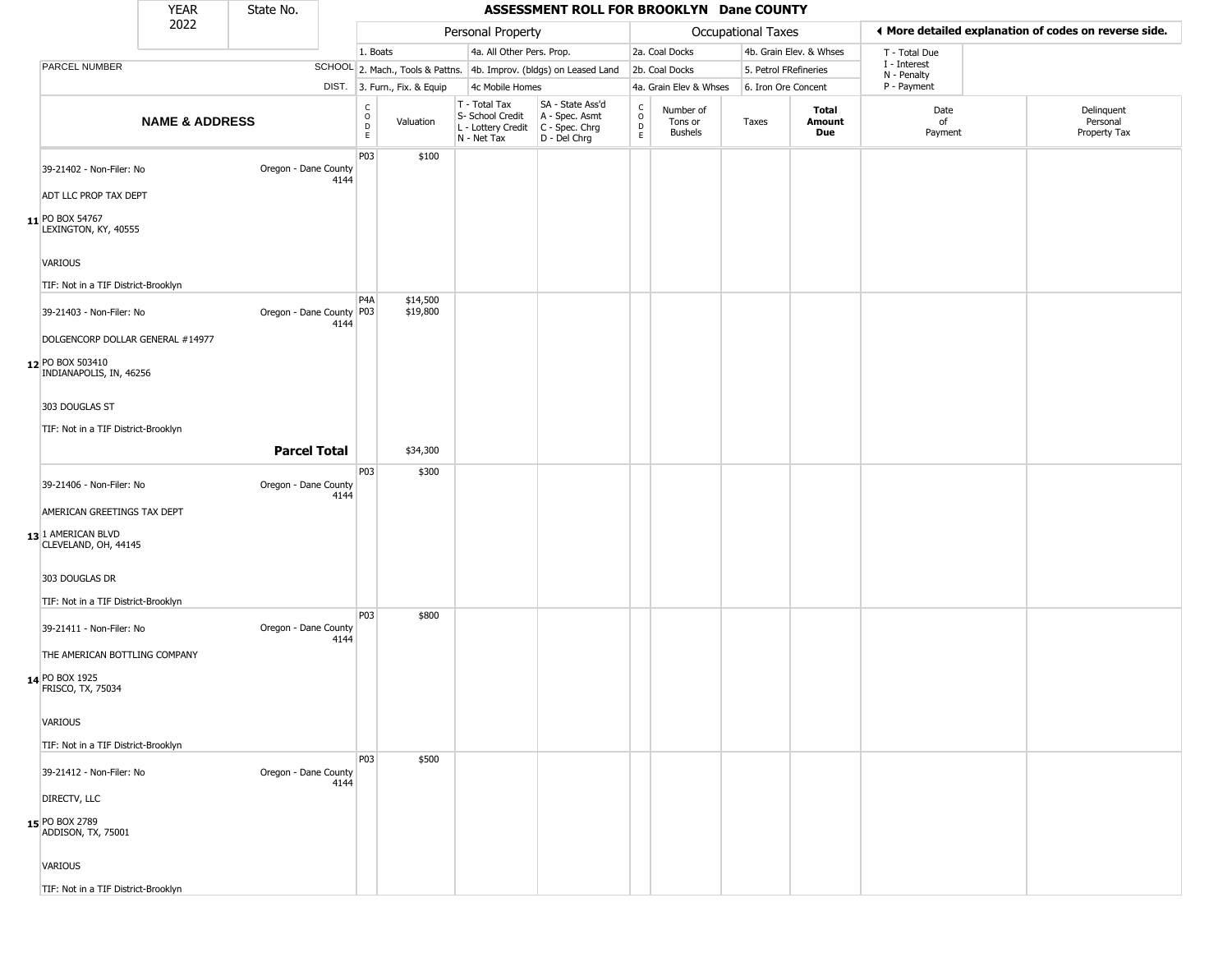|                                                                | <b>YEAR</b>                             | State No.            |          |                  |                              |                                                                        | ASSESSMENT ROLL FOR BROOKLYN Dane COUNTY                               |                                   |                                        |                       |                               |                             |                                                       |
|----------------------------------------------------------------|-----------------------------------------|----------------------|----------|------------------|------------------------------|------------------------------------------------------------------------|------------------------------------------------------------------------|-----------------------------------|----------------------------------------|-----------------------|-------------------------------|-----------------------------|-------------------------------------------------------|
|                                                                | 2022                                    |                      |          |                  |                              | Personal Property                                                      |                                                                        |                                   |                                        | Occupational Taxes    |                               |                             | ♦ More detailed explanation of codes on reverse side. |
|                                                                |                                         |                      |          | 1. Boats         |                              | 4a. All Other Pers. Prop.                                              |                                                                        |                                   | 2a. Coal Docks                         |                       | 4b. Grain Elev. & Whses       | T - Total Due               |                                                       |
| PARCEL NUMBER                                                  |                                         |                      |          |                  |                              |                                                                        | SCHOOL 2. Mach., Tools & Pattns. 4b. Improv. (bldgs) on Leased Land    |                                   | 2b. Coal Docks                         | 5. Petrol FRefineries |                               | I - Interest<br>N - Penalty |                                                       |
|                                                                |                                         |                      |          |                  | DIST. 3. Furn., Fix. & Equip | 4c Mobile Homes                                                        |                                                                        |                                   | 4a. Grain Elev & Whses                 | 6. Iron Ore Concent   |                               | P - Payment                 |                                                       |
|                                                                | <b>NAME &amp; ADDRESS</b>               |                      |          | C<br>0<br>D<br>E | Valuation                    | T - Total Tax<br>S- School Credit<br>L - Lottery Credit<br>N - Net Tax | SA - State Ass'd<br>A - Spec. Asmt<br>$C - Spec. Chrg$<br>D - Del Chrg | $\mathsf{C}$<br>$\circ$<br>D<br>E | Number of<br>Tons or<br><b>Bushels</b> | Taxes                 | <b>Total</b><br>Amount<br>Due | Date<br>of<br>Payment       | Delinquent<br>Personal<br>Property Tax                |
| 39-21413 - Non-Filer: No                                       |                                         | Oregon - Dane County | 4144     | P03              | \$800                        |                                                                        |                                                                        |                                   |                                        |                       |                               |                             |                                                       |
| 16 6250 N RIVER RD, STE 9000<br>ROSEMONT, IL, 60018            | GREAT LAKES COCA-COLA DISTRIBUTION, LLC |                      |          |                  |                              |                                                                        |                                                                        |                                   |                                        |                       |                               |                             |                                                       |
| <b>VARIOUS</b>                                                 |                                         |                      |          |                  |                              |                                                                        |                                                                        |                                   |                                        |                       |                               |                             |                                                       |
| TIF: Not in a TIF District-Brooklyn                            |                                         |                      |          |                  |                              |                                                                        |                                                                        |                                   |                                        |                       |                               |                             |                                                       |
| 39-21416 - Non-Filer: No                                       |                                         | Oregon - Dane County | 4144 Ass | Stat<br>e        | \$0                          |                                                                        |                                                                        |                                   |                                        |                       |                               |                             |                                                       |
| CAPITAL CITY CULVERT<br>17 PO BOX 259207<br>MADISON, WI, 53725 |                                         |                      |          | ess<br>ed        |                              |                                                                        |                                                                        |                                   |                                        |                       |                               |                             |                                                       |
| 122 PROSPERITY PL<br>TIF: TIF #2-Brooklyn                      |                                         |                      |          |                  |                              |                                                                        |                                                                        |                                   |                                        |                       |                               |                             |                                                       |
| 39-21419 - Non-Filer: No                                       |                                         | Oregon - Dane County | 4144     | P <sub>4</sub> A | \$400                        |                                                                        |                                                                        |                                   |                                        |                       |                               |                             |                                                       |
| AMERIGAS PROPANE, LP                                           |                                         |                      |          |                  |                              |                                                                        |                                                                        |                                   |                                        |                       |                               |                             |                                                       |
| 18 PO BOX 1240<br>MANCHESTER, NH, 03105                        |                                         |                      |          |                  |                              |                                                                        |                                                                        |                                   |                                        |                       |                               |                             |                                                       |
| 303 DOUGLAS DR                                                 |                                         |                      |          |                  |                              |                                                                        |                                                                        |                                   |                                        |                       |                               |                             |                                                       |
| TIF: Not in a TIF District-Brooklyn                            |                                         |                      |          | P03              | \$200                        |                                                                        |                                                                        |                                   |                                        |                       |                               |                             |                                                       |
| 39-21422 - Non-Filer: Yes                                      |                                         | Oregon - Dane County | 4144     |                  |                              |                                                                        |                                                                        |                                   |                                        |                       |                               |                             |                                                       |
| <b>FARMER BROS CO</b>                                          |                                         |                      |          |                  |                              |                                                                        |                                                                        |                                   |                                        |                       |                               |                             |                                                       |
| 1912 FARMER BROTHERS DR<br>NORTHLAKE, TX, 76262                |                                         |                      |          |                  |                              |                                                                        |                                                                        |                                   |                                        |                       |                               |                             |                                                       |
| 355 N RUTLAND AVE                                              |                                         |                      |          |                  |                              |                                                                        |                                                                        |                                   |                                        |                       |                               |                             |                                                       |
| TIF: Not in a TIF District-Brooklyn                            |                                         |                      |          |                  |                              |                                                                        |                                                                        |                                   |                                        |                       |                               |                             |                                                       |
| 39-21424 - Non-Filer: Yes                                      |                                         | Oregon - Dane County | 4144     | P03              | \$4,200                      |                                                                        |                                                                        |                                   |                                        |                       |                               |                             |                                                       |
| O & A MANUFACTURING                                            |                                         |                      |          |                  |                              |                                                                        |                                                                        |                                   |                                        |                       |                               |                             |                                                       |
| 20 121 PROSPERITY PL<br>BROOKLYN, WI, 53521                    |                                         |                      |          |                  |                              |                                                                        |                                                                        |                                   |                                        |                       |                               |                             |                                                       |
| 121 PROSPERITY PL                                              |                                         |                      |          |                  |                              |                                                                        |                                                                        |                                   |                                        |                       |                               |                             |                                                       |
| TIF: TIF #2-Brooklyn                                           |                                         |                      |          |                  |                              |                                                                        |                                                                        |                                   |                                        |                       |                               |                             |                                                       |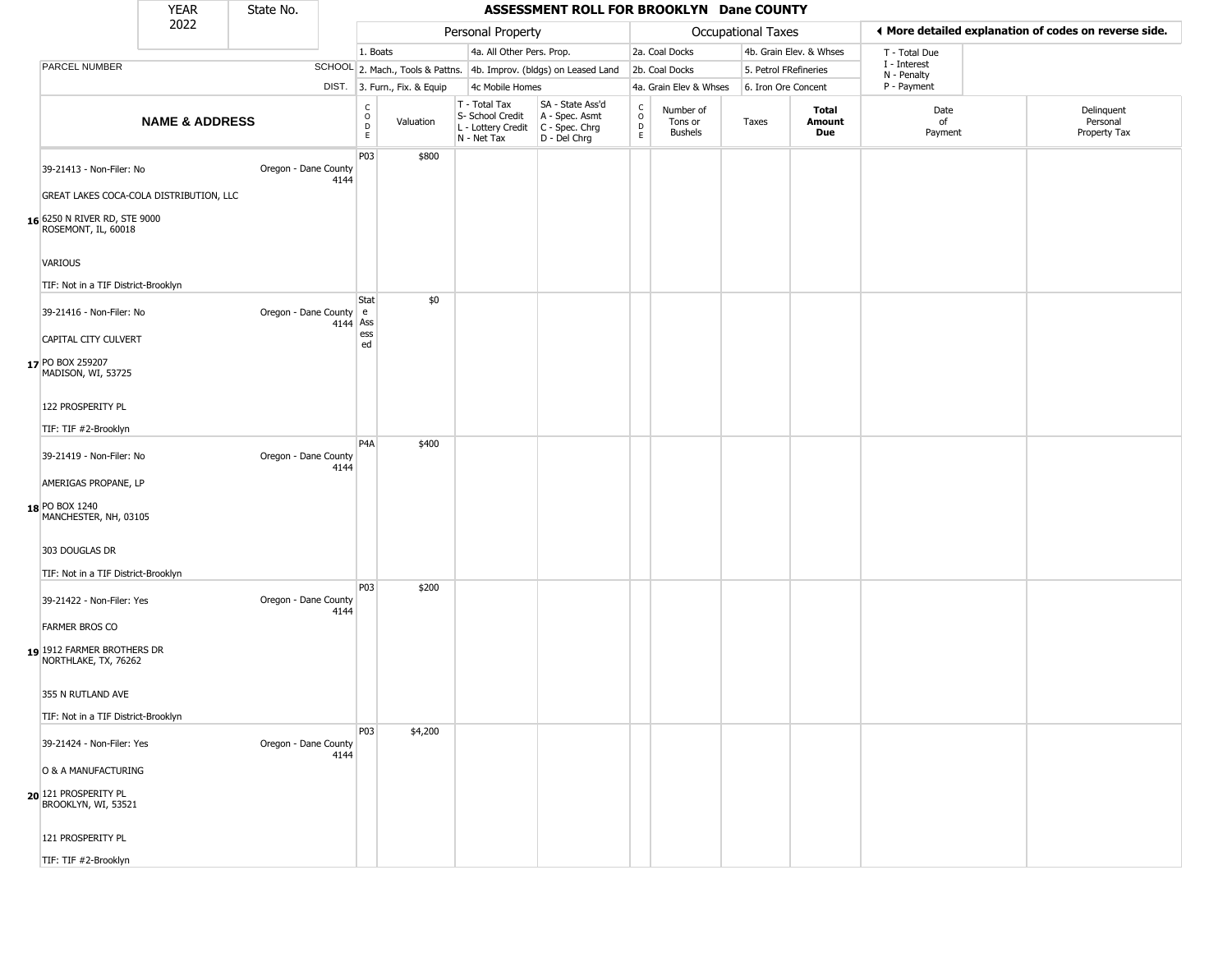|                                                                                                                                                        | <b>YEAR</b>               | State No.     |                                                         |                              |                              |                                                                        | ASSESSMENT ROLL FOR BROOKLYN Dane COUNTY                               |                                   |                                        |                       |                               |                             |                                                       |
|--------------------------------------------------------------------------------------------------------------------------------------------------------|---------------------------|---------------|---------------------------------------------------------|------------------------------|------------------------------|------------------------------------------------------------------------|------------------------------------------------------------------------|-----------------------------------|----------------------------------------|-----------------------|-------------------------------|-----------------------------|-------------------------------------------------------|
|                                                                                                                                                        | 2022                      |               |                                                         |                              |                              | Personal Property                                                      |                                                                        |                                   |                                        | Occupational Taxes    |                               |                             | ♦ More detailed explanation of codes on reverse side. |
|                                                                                                                                                        |                           |               |                                                         | 1. Boats                     |                              | 4a. All Other Pers. Prop.                                              |                                                                        |                                   | 2a. Coal Docks                         |                       | 4b. Grain Elev. & Whses       | T - Total Due               |                                                       |
| PARCEL NUMBER                                                                                                                                          |                           |               |                                                         |                              |                              |                                                                        | SCHOOL 2. Mach., Tools & Pattns. 4b. Improv. (bldgs) on Leased Land    |                                   | 2b. Coal Docks                         | 5. Petrol FRefineries |                               | I - Interest<br>N - Penalty |                                                       |
|                                                                                                                                                        |                           |               |                                                         |                              | DIST. 3. Furn., Fix. & Equip | 4c Mobile Homes                                                        |                                                                        |                                   | 4a. Grain Elev & Whses                 | 6. Iron Ore Concent   |                               | P - Payment                 |                                                       |
|                                                                                                                                                        | <b>NAME &amp; ADDRESS</b> |               |                                                         | $_{\rm o}^{\rm c}$<br>D<br>E | Valuation                    | T - Total Tax<br>S- School Credit<br>L - Lottery Credit<br>N - Net Tax | SA - State Ass'd<br>A - Spec. Asmt<br>$C - Spec. Chrg$<br>D - Del Chrg | $\frac{c}{0}$<br>$\mathsf D$<br>E | Number of<br>Tons or<br><b>Bushels</b> | Taxes                 | <b>Total</b><br>Amount<br>Due | Date<br>of<br>Payment       | Delinquent<br>Personal<br>Property Tax                |
| 39-21425 - Non-Filer: No<br>NORTHERN METAL & ROOFING<br>21 PO BOX 13037<br>GREEN BAY, WI, 54307<br>124 PROSPERITY PLACE<br>TIF: TIF #2-Brooklyn        |                           |               | Oregon - Dane County P4A<br>4144                        | P03                          | \$3,100<br>\$9,900           |                                                                        |                                                                        |                                   |                                        |                       |                               |                             |                                                       |
|                                                                                                                                                        |                           |               | <b>Parcel Total</b>                                     |                              | \$13,000                     |                                                                        |                                                                        |                                   |                                        |                       |                               |                             |                                                       |
| 39-21426 - Non-Filer: Yes<br><b>BEN COWAN</b><br>22 233 DOUGLAS DR<br>BROOKLYN, WI, 53521<br>233 DOUGLAS DR<br>TIF: Not in a TIF District-Brooklyn     |                           |               | Oregon - Dane County<br>4144                            | P03                          | \$12,500                     |                                                                        |                                                                        |                                   |                                        |                       |                               |                             |                                                       |
| 39-21427 - Non-Filer: Yes<br>CALIBER CUSTOM CABINETS<br>23 120 PROSPERITY PLACE<br>BROOKLYN, WI, 53521<br>120 PROSPERITY PLACE<br>TIF: TIF #2-Brooklyn |                           |               | Oregon - Dane County P03<br>4144<br><b>Parcel Total</b> | P <sub>4</sub> A             | \$800<br>\$1,500<br>\$2,300  |                                                                        |                                                                        |                                   |                                        |                       |                               |                             |                                                       |
| NO. OF PARCELS 23                                                                                                                                      |                           | <b>TOTALS</b> | ▶                                                       |                              | 114,100.00                   |                                                                        |                                                                        |                                   |                                        |                       |                               |                             |                                                       |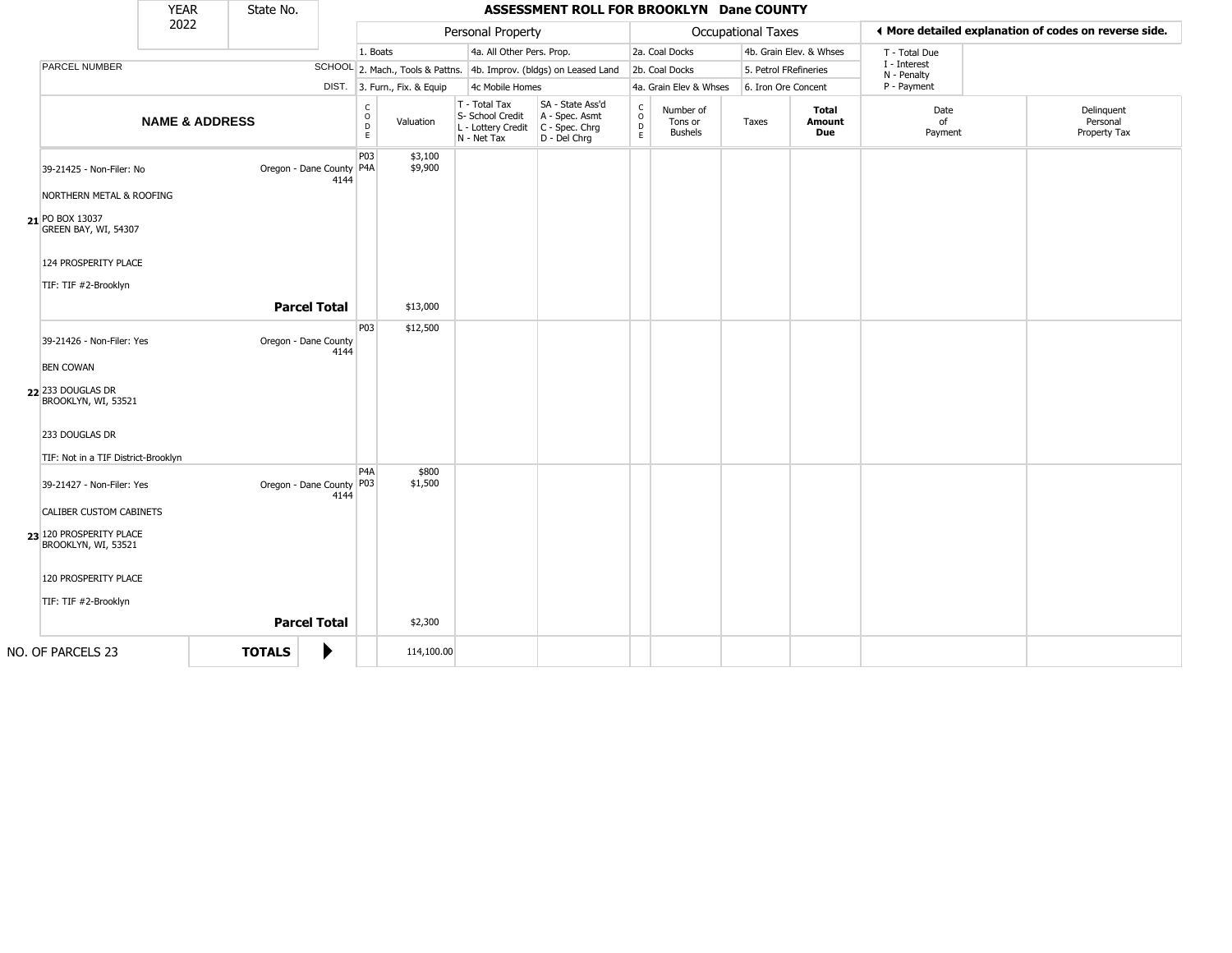State No.

## YEAR State No. **ASSESSMENT ROLL FOR BROOKLYN Green COUNTY**

|                                                    | 2022                                    |                                    |                                                      |                                  | Personal Property                                                      |                                                                      |                               |                                        | <b>Occupational Taxes</b> |                         | I More detailed explanation of codes on reverse side. |                                        |
|----------------------------------------------------|-----------------------------------------|------------------------------------|------------------------------------------------------|----------------------------------|------------------------------------------------------------------------|----------------------------------------------------------------------|-------------------------------|----------------------------------------|---------------------------|-------------------------|-------------------------------------------------------|----------------------------------------|
|                                                    |                                         |                                    | 1. Boats                                             |                                  | 4a. All Other Pers. Prop.                                              |                                                                      |                               | 2a. Coal Docks                         |                           | 4b. Grain Elev. & Whses | T - Total Due                                         |                                        |
| PARCEL NUMBER                                      |                                         |                                    |                                                      | SCHOOL 2. Mach., Tools & Pattns. |                                                                        | 4b. Improv. (bldgs) on Leased Land                                   |                               | 2b. Coal Docks                         | 5. Petrol FRefineries     |                         | I - Interest<br>N - Penalty                           |                                        |
|                                                    |                                         |                                    |                                                      | DIST. 3. Furn., Fix. & Equip     | 4c Mobile Homes                                                        |                                                                      |                               | 4a. Grain Elev & Whses                 | 6. Iron Ore Concent       |                         | P - Payment                                           |                                        |
|                                                    | <b>NAME &amp; ADDRESS</b>               |                                    | $\mathsf{C}$<br>$\circ$<br>$\mathsf{D}_{\mathsf{E}}$ | Valuation                        | T - Total Tax<br>S- School Credit<br>L - Lottery Credit<br>N - Net Tax | SA - State Ass'd<br>A - Spec. Asmt<br>C - Spec. Chrg<br>D - Del Chrg | C<br>$\circ$<br>$\frac{D}{E}$ | Number of<br>Tons or<br><b>Bushels</b> | Taxes                     | Total<br>Amount<br>Due  | Date<br>of<br>Payment                                 | Delinquent<br>Personal<br>Property Tax |
| 20182001 - Non-Filer: No                           |                                         | Oregon - Green County<br>23109     | P03                                                  | \$900                            |                                                                        |                                                                      |                               |                                        |                           |                         |                                                       |                                        |
|                                                    | PITNEY BOWES GLOBAL FINANCIAL SVCS, LLC |                                    |                                                      |                                  |                                                                        |                                                                      |                               |                                        |                           |                         |                                                       |                                        |
| 1600 N WESTSHORE BLVD, STE 810<br>TAMPA, FL, 33609 |                                         |                                    |                                                      |                                  |                                                                        |                                                                      |                               |                                        |                           |                         |                                                       |                                        |
| 210 COMMERCIAL ST                                  |                                         |                                    |                                                      |                                  |                                                                        |                                                                      |                               |                                        |                           |                         |                                                       |                                        |
| TIF: TIF #1 GREEN COUNTY-Brooklyn                  |                                         |                                    | P03                                                  | \$500                            |                                                                        |                                                                      |                               |                                        |                           |                         |                                                       |                                        |
| 20201001 - Non-Filer: Yes                          |                                         | Oregon - Green County<br>23109     |                                                      |                                  |                                                                        |                                                                      |                               |                                        |                           |                         |                                                       |                                        |
|                                                    | GREAT LAKES COCA-COLA DISTRIBUTION, LLC |                                    |                                                      |                                  |                                                                        |                                                                      |                               |                                        |                           |                         |                                                       |                                        |
| 2 7400 North Oak Park Avenue<br>Niles, IL, 60714   |                                         |                                    |                                                      |                                  |                                                                        |                                                                      |                               |                                        |                           |                         |                                                       |                                        |
| 102 W MAIN ST                                      |                                         |                                    |                                                      |                                  |                                                                        |                                                                      |                               |                                        |                           |                         |                                                       |                                        |
| TIF: Not in a TIF District-Brooklyn                |                                         |                                    |                                                      |                                  |                                                                        |                                                                      |                               |                                        |                           |                         |                                                       |                                        |
| 20222001 - Non-Filer: Yes                          |                                         | Oregon - Green County<br>23109     |                                                      | \$0<br>\$800                     |                                                                        |                                                                      |                               |                                        |                           |                         |                                                       |                                        |
| <b>VINTAGE BIRCH BARN</b>                          |                                         |                                    |                                                      | \$1,500                          |                                                                        |                                                                      |                               |                                        |                           |                         |                                                       |                                        |
| 3 202 COMMERCIAL ST<br>BROOKLYN, WI, 53521         |                                         |                                    |                                                      |                                  |                                                                        |                                                                      |                               |                                        |                           |                         |                                                       |                                        |
| 202 COMMERCIAL ST                                  |                                         |                                    |                                                      |                                  |                                                                        |                                                                      |                               |                                        |                           |                         |                                                       |                                        |
| TIF: TIF #1 GREEN COUNTY-Brooklyn                  |                                         |                                    |                                                      |                                  |                                                                        |                                                                      |                               |                                        |                           |                         |                                                       |                                        |
|                                                    |                                         | <b>Parcel Total</b>                |                                                      | \$2,300                          |                                                                        |                                                                      |                               |                                        |                           |                         |                                                       |                                        |
| 20223001 - Non-Filer: No                           |                                         | Oregon - Green County<br>23109     | P03                                                  | \$3,000                          |                                                                        |                                                                      |                               |                                        |                           |                         |                                                       |                                        |
| BAXTER HEALTHCARE CORP                             |                                         |                                    |                                                      |                                  |                                                                        |                                                                      |                               |                                        |                           |                         |                                                       |                                        |
| 4 PO BOX 4900, DEPT 313<br>SCOTTSDALE, AZ, 85261   |                                         |                                    |                                                      |                                  |                                                                        |                                                                      |                               |                                        |                           |                         |                                                       |                                        |
| 104 S 1ST ST                                       |                                         |                                    |                                                      |                                  |                                                                        |                                                                      |                               |                                        |                           |                         |                                                       |                                        |
| TIF: Not in a TIF District-Brooklyn                |                                         |                                    | P4A                                                  |                                  |                                                                        |                                                                      |                               |                                        |                           |                         |                                                       |                                        |
| 20225001 - Non-Filer: Yes                          |                                         | Oregon - Green County P03<br>23109 |                                                      | \$400<br>\$800                   |                                                                        |                                                                      |                               |                                        |                           |                         |                                                       |                                        |
| Mortensen Auto Repair                              |                                         |                                    |                                                      |                                  |                                                                        |                                                                      |                               |                                        |                           |                         |                                                       |                                        |
| 5 104 S Rutland Avenue<br>Brooklyn, WI, 53521      |                                         |                                    |                                                      |                                  |                                                                        |                                                                      |                               |                                        |                           |                         |                                                       |                                        |
| 104 S Rutland Avenue                               |                                         |                                    |                                                      |                                  |                                                                        |                                                                      |                               |                                        |                           |                         |                                                       |                                        |
| TIF: TIF #1 GREEN COUNTY-Brooklyn                  |                                         |                                    |                                                      |                                  |                                                                        |                                                                      |                               |                                        |                           |                         |                                                       |                                        |
|                                                    |                                         | <b>Parcel Total</b>                |                                                      | \$1,200                          |                                                                        |                                                                      |                               |                                        |                           |                         |                                                       |                                        |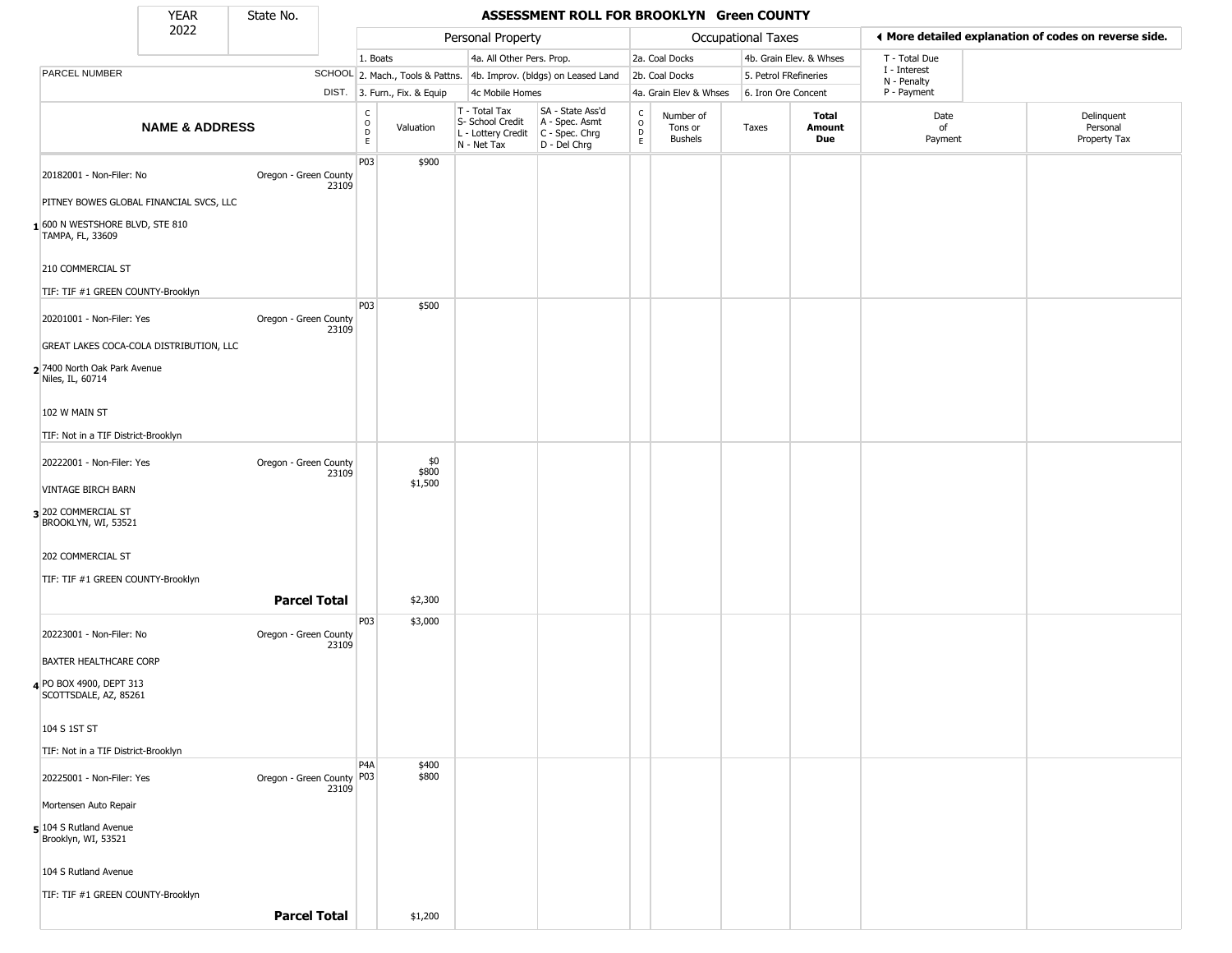|                                                      | <b>YEAR</b>                             | State No.                 |       |                                                       |                              |                                                                        | ASSESSMENT ROLL FOR BROOKLYN Green COUNTY                            |                                          |                                        |                       |                         |                             |                                                       |
|------------------------------------------------------|-----------------------------------------|---------------------------|-------|-------------------------------------------------------|------------------------------|------------------------------------------------------------------------|----------------------------------------------------------------------|------------------------------------------|----------------------------------------|-----------------------|-------------------------|-----------------------------|-------------------------------------------------------|
|                                                      | 2022                                    |                           |       |                                                       |                              | Personal Property                                                      |                                                                      |                                          |                                        | Occupational Taxes    |                         |                             | ♦ More detailed explanation of codes on reverse side. |
|                                                      |                                         |                           |       | 1. Boats                                              |                              | 4a. All Other Pers. Prop.                                              |                                                                      |                                          | 2a. Coal Docks                         |                       | 4b. Grain Elev. & Whses | T - Total Due               |                                                       |
| PARCEL NUMBER                                        |                                         |                           |       |                                                       |                              |                                                                        | SCHOOL 2. Mach., Tools & Pattns. 4b. Improv. (bldgs) on Leased Land  |                                          | 2b. Coal Docks                         | 5. Petrol FRefineries |                         | I - Interest<br>N - Penalty |                                                       |
|                                                      |                                         |                           |       |                                                       | DIST. 3. Furn., Fix. & Equip | 4c Mobile Homes                                                        |                                                                      |                                          | 4a. Grain Elev & Whses                 | 6. Iron Ore Concent   |                         | P - Payment                 |                                                       |
|                                                      | <b>NAME &amp; ADDRESS</b>               |                           |       | $\mathsf{C}$<br>$\circ$<br>$\mathsf D$<br>$\mathsf E$ | Valuation                    | T - Total Tax<br>S- School Credit<br>L - Lottery Credit<br>N - Net Tax | SA - State Ass'd<br>A - Spec. Asmt<br>C - Spec. Chrg<br>D - Del Chrg | $\rm _o^C$<br>$\mathsf D$<br>$\mathsf E$ | Number of<br>Tons or<br><b>Bushels</b> | Taxes                 | Total<br>Amount<br>Due  | Date<br>of<br>Payment       | Delinquent<br>Personal<br>Property Tax                |
| 20226001 - Non-Filer: Yes                            |                                         | Oregon - Green County P03 | 23109 | P4A                                                   | \$400<br>\$800               |                                                                        |                                                                      |                                          |                                        |                       |                         |                             |                                                       |
| Southern Services Company                            |                                         |                           |       |                                                       |                              |                                                                        |                                                                      |                                          |                                        |                       |                         |                             |                                                       |
| 6 100 Railroad St<br>Brooklyn, WI, 53521             |                                         |                           |       |                                                       |                              |                                                                        |                                                                      |                                          |                                        |                       |                         |                             |                                                       |
| 100 Railroad St                                      |                                         |                           |       |                                                       |                              |                                                                        |                                                                      |                                          |                                        |                       |                         |                             |                                                       |
| TIF: TIF #1 GREEN COUNTY-Brooklyn                    |                                         |                           |       |                                                       |                              |                                                                        |                                                                      |                                          |                                        |                       |                         |                             |                                                       |
|                                                      |                                         | <b>Parcel Total</b>       |       |                                                       | \$1,200                      |                                                                        |                                                                      |                                          |                                        |                       |                         |                             |                                                       |
|                                                      |                                         |                           |       | P <sub>0</sub> 3                                      | \$5,700                      |                                                                        |                                                                      |                                          |                                        |                       |                         |                             |                                                       |
| 23109 0001.0001 - Non-Filer: Yes                     |                                         | Oregon - Green County     | 23109 |                                                       |                              |                                                                        |                                                                      |                                          |                                        |                       |                         |                             |                                                       |
| ANCHOR CLUB JERALD ELMER                             |                                         |                           |       |                                                       |                              |                                                                        |                                                                      |                                          |                                        |                       |                         |                             |                                                       |
| $7$ 112 HOTEL ST<br>BROOKLYN, WI, 53521              |                                         |                           |       |                                                       |                              |                                                                        |                                                                      |                                          |                                        |                       |                         |                             |                                                       |
| 112 HOTEL ST                                         |                                         |                           |       |                                                       |                              |                                                                        |                                                                      |                                          |                                        |                       |                         |                             |                                                       |
| TIF: TIF #1 GREEN COUNTY-Brooklyn                    |                                         |                           |       |                                                       |                              |                                                                        |                                                                      |                                          |                                        |                       |                         |                             |                                                       |
| 23109 0001.2001 - Non-Filer: No                      |                                         | Oregon - Green County     | 23109 | P03                                                   | \$1,800                      |                                                                        |                                                                      |                                          |                                        |                       |                         |                             |                                                       |
|                                                      | MANUFACTURER SERVICES GROUP/WELLS FARGO |                           |       |                                                       |                              |                                                                        |                                                                      |                                          |                                        |                       |                         |                             |                                                       |
| 8 PO BOX 36200<br>BILLING, MT, 59107                 |                                         |                           |       |                                                       |                              |                                                                        |                                                                      |                                          |                                        |                       |                         |                             |                                                       |
| 101 SECOND ST<br>TIF: Not in a TIF District-Brooklyn |                                         |                           |       |                                                       |                              |                                                                        |                                                                      |                                          |                                        |                       |                         |                             |                                                       |
|                                                      |                                         |                           |       | P03                                                   | \$400                        |                                                                        |                                                                      |                                          |                                        |                       |                         |                             |                                                       |
| 23109 0002.0001 - Non-Filer: No                      |                                         | Oregon - Green County     | 23109 |                                                       |                              |                                                                        |                                                                      |                                          |                                        |                       |                         |                             |                                                       |
|                                                      | ARNDT & SONS PLUMBING, LLC DALE ARNDT   |                           |       |                                                       |                              |                                                                        |                                                                      |                                          |                                        |                       |                         |                             |                                                       |
| 201 RAILROAD ST<br>BROOKLYN, WI, 53521               |                                         |                           |       |                                                       |                              |                                                                        |                                                                      |                                          |                                        |                       |                         |                             |                                                       |
| 201 RAILROAD ST                                      |                                         |                           |       |                                                       |                              |                                                                        |                                                                      |                                          |                                        |                       |                         |                             |                                                       |
| TIF: TIF #1 GREEN COUNTY-Brooklyn                    |                                         |                           |       |                                                       |                              |                                                                        |                                                                      |                                          |                                        |                       |                         |                             |                                                       |
| 23109 0004.0001 - Non-Filer: No                      |                                         | Oregon - Green County     | 23109 | P03                                                   | \$22,600                     |                                                                        |                                                                      |                                          |                                        |                       |                         |                             |                                                       |
| STATE BANK OF CROSS PLAINS                           |                                         |                           |       |                                                       |                              |                                                                        |                                                                      |                                          |                                        |                       |                         |                             |                                                       |
| 10 1205 MAIN ST<br>CROSS PLAINS, WI, 53528           |                                         |                           |       |                                                       |                              |                                                                        |                                                                      |                                          |                                        |                       |                         |                             |                                                       |
| 210 COMMERCIAL ST                                    |                                         |                           |       |                                                       |                              |                                                                        |                                                                      |                                          |                                        |                       |                         |                             |                                                       |
| TIF: TIF #1 GREEN COUNTY-Brooklyn                    |                                         |                           |       |                                                       |                              |                                                                        |                                                                      |                                          |                                        |                       |                         |                             |                                                       |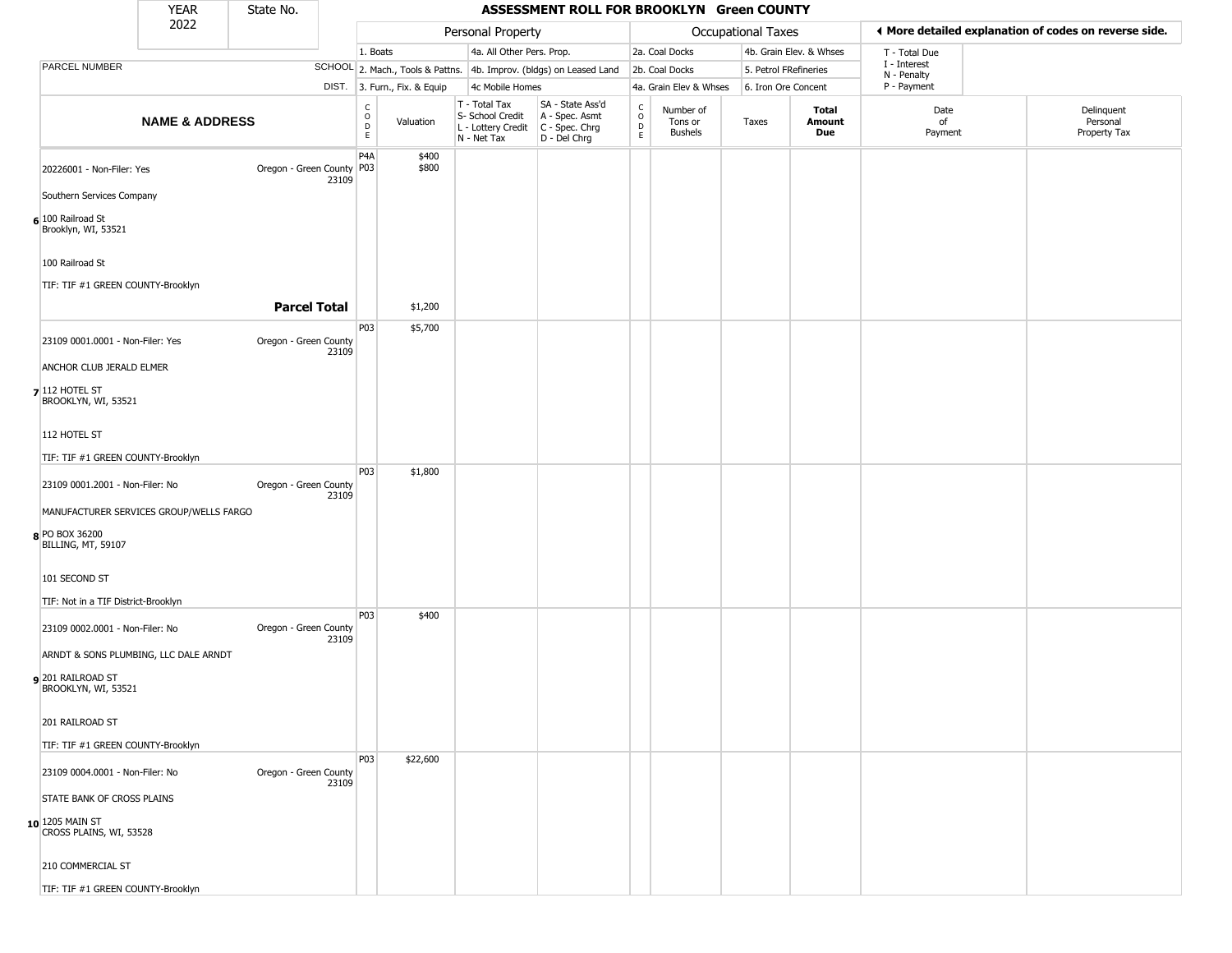|                                                                              | <b>YEAR</b>               | State No.     |                                |                        |                              |                                                                        | ASSESSMENT ROLL FOR BROOKLYN Green COUNTY                            |                        |                                 |                       |                               |                             |                                                       |
|------------------------------------------------------------------------------|---------------------------|---------------|--------------------------------|------------------------|------------------------------|------------------------------------------------------------------------|----------------------------------------------------------------------|------------------------|---------------------------------|-----------------------|-------------------------------|-----------------------------|-------------------------------------------------------|
|                                                                              | 2022                      |               |                                |                        |                              | Personal Property                                                      |                                                                      |                        |                                 | Occupational Taxes    |                               |                             | ♦ More detailed explanation of codes on reverse side. |
|                                                                              |                           |               |                                | 1. Boats               |                              | 4a. All Other Pers. Prop.                                              |                                                                      |                        | 2a. Coal Docks                  |                       | 4b. Grain Elev. & Whses       | T - Total Due               |                                                       |
| PARCEL NUMBER                                                                |                           |               |                                |                        |                              |                                                                        | SCHOOL 2. Mach., Tools & Pattns. 4b. Improv. (bldgs) on Leased Land  |                        | 2b. Coal Docks                  | 5. Petrol FRefineries |                               | I - Interest<br>N - Penalty |                                                       |
|                                                                              |                           |               |                                |                        | DIST. 3. Furn., Fix. & Equip | 4c Mobile Homes                                                        |                                                                      |                        | 4a. Grain Elev & Whses          | 6. Iron Ore Concent   |                               | P - Payment                 |                                                       |
|                                                                              | <b>NAME &amp; ADDRESS</b> |               |                                | C<br>$\circ$<br>D<br>E | Valuation                    | T - Total Tax<br>S- School Credit<br>L - Lottery Credit<br>N - Net Tax | SA - State Ass'd<br>A - Spec. Asmt<br>C - Spec. Chrg<br>D - Del Chrg | $\rm ^c_{o}$<br>D<br>E | Number of<br>Tons or<br>Bushels | Taxes                 | <b>Total</b><br>Amount<br>Due | Date<br>of<br>Payment       | Delinquent<br>Personal<br>Property Tax                |
| 23109 0006.0001 - Non-Filer: Yes<br>BROOKLYN MOTOREN WERKE INC. ALLISON FISK |                           |               | Oregon - Green County<br>23109 | P03                    | \$3,300                      |                                                                        |                                                                      |                        |                                 |                       |                               |                             |                                                       |
| $11$ <sup>115</sup> MARKET ST<br>BROOKLYN, WI, 53521                         |                           |               |                                |                        |                              |                                                                        |                                                                      |                        |                                 |                       |                               |                             |                                                       |
| 115 MARKET ST                                                                |                           |               |                                |                        |                              |                                                                        |                                                                      |                        |                                 |                       |                               |                             |                                                       |
| TIF: TIF #1 GREEN COUNTY-Brooklyn                                            |                           |               |                                |                        |                              |                                                                        |                                                                      |                        |                                 |                       |                               |                             |                                                       |
| 23109 0007.1001 - Non-Filer: No<br>DIRECTV, LLC                              |                           |               | Oregon - Green County<br>23109 | P03                    | \$400                        |                                                                        |                                                                      |                        |                                 |                       |                               |                             |                                                       |
| 12 PO BOX 2789<br>ADDISON, TX, 75001                                         |                           |               |                                |                        |                              |                                                                        |                                                                      |                        |                                 |                       |                               |                             |                                                       |
| VARIOUS                                                                      |                           |               |                                |                        |                              |                                                                        |                                                                      |                        |                                 |                       |                               |                             |                                                       |
| TIF: Not in a TIF District-Brooklyn                                          |                           |               |                                |                        |                              |                                                                        |                                                                      |                        |                                 |                       |                               |                             |                                                       |
| 23109 0007.2001 - Non-Filer: No                                              |                           |               | Oregon - Green County<br>23109 | P03                    | \$300                        |                                                                        |                                                                      |                        |                                 |                       |                               |                             |                                                       |
| DISH NETWORK LLC<br>13 PO BOX 6623<br>ENGLEWOOD, CO, 80155                   |                           |               |                                |                        |                              |                                                                        |                                                                      |                        |                                 |                       |                               |                             |                                                       |
| VARIOUS                                                                      |                           |               |                                |                        |                              |                                                                        |                                                                      |                        |                                 |                       |                               |                             |                                                       |
| TIF: Not in a TIF District-Brooklyn                                          |                           |               |                                | P03                    | \$900                        |                                                                        |                                                                      |                        |                                 |                       |                               |                             |                                                       |
| 23109 2015.0001 - Non-Filer: Yes<br>A MEYER MASONRY, LLC ANDREW MEYER        |                           |               | Oregon - Green County<br>23109 |                        |                              |                                                                        |                                                                      |                        |                                 |                       |                               |                             |                                                       |
| 14 102 W MAIN ST<br>BROOKLYN, WI, 53521                                      |                           |               |                                |                        |                              |                                                                        |                                                                      |                        |                                 |                       |                               |                             |                                                       |
| 102 W MAIN ST                                                                |                           |               |                                |                        |                              |                                                                        |                                                                      |                        |                                 |                       |                               |                             |                                                       |
| TIF: Not in a TIF District-Brooklyn                                          |                           |               |                                | P03                    | \$4,200                      |                                                                        |                                                                      |                        |                                 |                       |                               |                             |                                                       |
| 23109 2015.0002 - Non-Filer: Yes                                             |                           |               | Oregon - Green County<br>23109 |                        |                              |                                                                        |                                                                      |                        |                                 |                       |                               |                             |                                                       |
| MATT GOBLE<br>15 305 N RUTLAND                                               |                           |               |                                |                        |                              |                                                                        |                                                                      |                        |                                 |                       |                               |                             |                                                       |
| BROOKLYN, WI, 53521                                                          |                           |               |                                |                        |                              |                                                                        |                                                                      |                        |                                 |                       |                               |                             |                                                       |
| 114 HOTEL ST                                                                 |                           |               |                                |                        |                              |                                                                        |                                                                      |                        |                                 |                       |                               |                             |                                                       |
| TIF: TIF #1 GREEN COUNTY-Brooklyn                                            |                           |               |                                |                        |                              |                                                                        |                                                                      |                        |                                 |                       |                               |                             |                                                       |
| NO. OF PARCELS 15                                                            |                           | <b>TOTALS</b> | $\blacktriangleright$          |                        | 48,700.00                    |                                                                        |                                                                      |                        |                                 |                       |                               |                             |                                                       |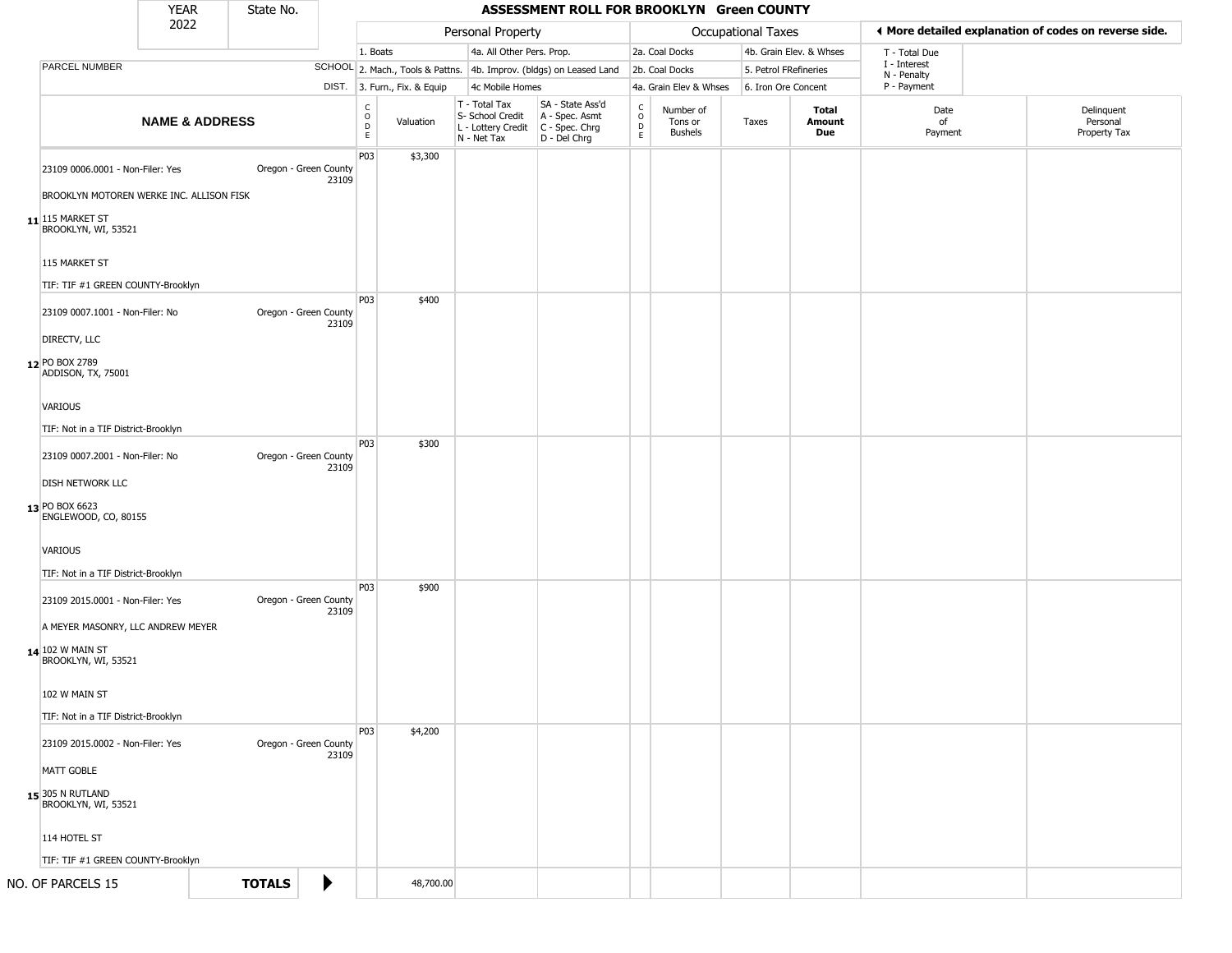| Class                 | <b>Total PP Records   Total Valuation</b> |           |
|-----------------------|-------------------------------------------|-----------|
| No Value              | 1                                         | \$0       |
| <b>P03</b>            | 34                                        | \$125,000 |
| P4A                   | 12                                        | \$37,800  |
| <b>State Assessed</b> | 2                                         | \$0       |
| Total:                | 38                                        | \$162800  |

# **Municipality Totals by Class Municipality Totals - By County and Class**

| County | <b>Class</b>          | <b>Total PP Records   Total Valuation</b> |           |
|--------|-----------------------|-------------------------------------------|-----------|
| Dane   | P <sub>0</sub> 3      | 19                                        | \$77,900  |
|        | P4A                   | 9                                         | \$36,200  |
|        | <b>State Assessed</b> | $\overline{2}$                            | \$0       |
|        | Total:                | 23                                        | \$114,100 |
| Green  | No Value              | 1                                         | \$0       |
|        | P <sub>0</sub> 3      | 15                                        | \$47,100  |
|        | P4A                   | 3                                         | \$1,600   |
|        | Total:                | 15                                        | \$48,700  |
| Total: |                       | 38                                        | \$162,800 |

# **Municipality Totals - By County, TIF, Class**

| County | <b>TIF District</b> | <b>Class</b>          | <b>Total PP Records   Total Valuation</b> |           |
|--------|---------------------|-----------------------|-------------------------------------------|-----------|
| Dane   | 99                  | P03                   | 15                                        | \$66,900  |
|        |                     | P <sub>4</sub> A      | 7                                         | \$25,500  |
|        |                     | <b>State Assessed</b> | 1                                         | \$0       |
|        |                     | Total:                | 18                                        | \$92,400  |
|        |                     | P03                   | 4                                         | \$11,000  |
|        |                     | P <sub>4</sub> A      | $\overline{c}$                            | \$10,700  |
|        |                     | <b>State Assessed</b> | 1                                         | \$0       |
|        |                     | Total:                | 5                                         | \$21,700  |
|        | Total:              |                       | 23                                        | \$114,100 |
| Green  |                     | <b>No Value</b>       | 1                                         | \$0       |
|        |                     | <b>P03</b>            | 9                                         | \$40,200  |
|        |                     | P <sub>4</sub> A      | 3                                         | \$1,600   |
|        |                     | Total:                | 9                                         | \$41,800  |
|        | 99                  | P03                   | $\,6$                                     | \$6,900   |
|        |                     | Total:                | $\,6$                                     | \$6,900   |
|        | Total:              |                       | 15                                        | \$48,700  |
| Total: |                     |                       | 38                                        | \$162,800 |

**Municipality Totals - By County, School District, Class**